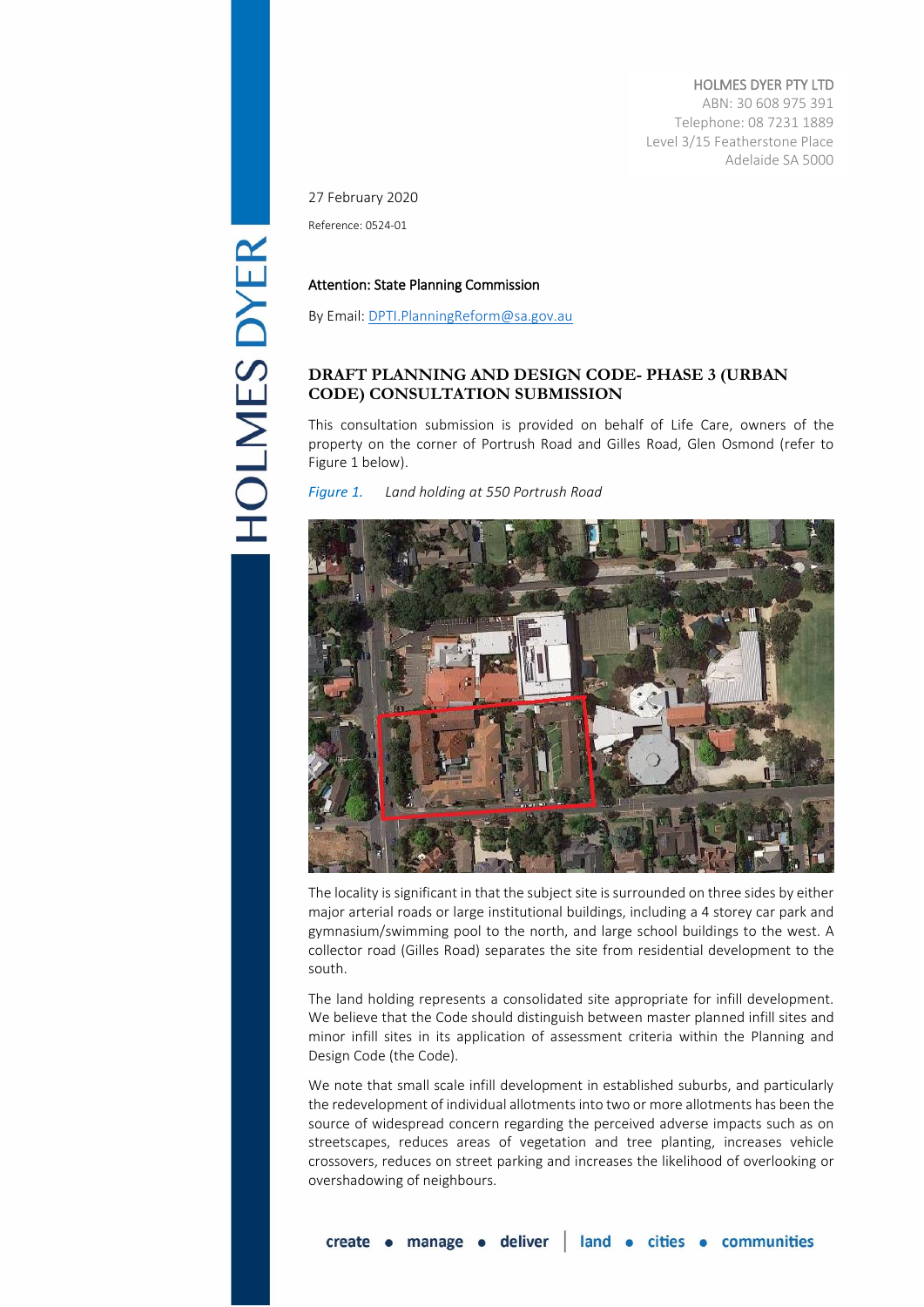The Code is introducing a Design Overlay as well as General Development Policy for Design in Urban Areas and Design in Rural Areas that seeks to address a number of these concerns.

However, the quantitative standards of the Code as currently drafted will capture small and large infill sites in the same way. We believe that large infill sites have the propensity to resolve all design concerns expressed in respect of small-scale infill development and therefore should not be subjected to the same quantitative standards.

We note that the draft Code recognises this distinction in the four Urban Corridor Zones and in the City of Living Zone through the introduction of "Significant Development Sites" and "Catalyst Sites" Performance Outcomes and Deemed to Satisfy criteria. With minor modification, these provisions could form the basis of guidance for Significant Development Sites in other zones including the proposed Community Facilities Zone, which covers the subject site.

# **1. Existing Zoning**

The subject site is currently located within the Community Zone, the purpose of which is to:

- *Accommodate community, educational and health care facilities;*
- *Provide for the current and identifiable future needs of such institutions in a manner that does not adversely affect the use and enjoyment of adjoining land;*
- *Allow residential development as an alternative land use within the zone.*

This generally allows for uses such as education, aged care, recreation, or other community uses, in addition to residential as a secondarily allowed use.

The zone generally contains few specific design stipulations, with the following height policy being of key relevance:

*"Buildings may extend to three storeys in height where they are located at sufficient distance from adjacent or nearby dwelling to avoid detrimental impact on those dwellings due to the height, scale or bulk of the development."*

### **2. Code Proposal**

The Code proposes the introduction of a Community Facilities Zone over the subject land. The Desired Outcome (DO) for the Community Facilities Zone is as follows:

*"Provision of a range of public and private community, educational, recreational and health care facilities."*

The associated Performance Outcomes (PO's) and Deemed-to-Satisfy (DTS) criteria are all roughly equivalent to the provisions prevailing in the current Community Zone.

We note that no Technical and Numeric Variation (TNV) applies to this locality and we strongly support this position. As an area of community, educational, recreational and aged care use, it is appropriate that design opportunities are not unreasonably constrained. We note that the height interface provisions provide ample protection to surrounding zones.

The zone provisions would be enhanced by the specific acknowledgement of "Retirement Village and Supported Accommodation" in DTS 1.1 to reflect the recognition of this as a suitable land use within this zone.

REF # 0524-01 Page | 2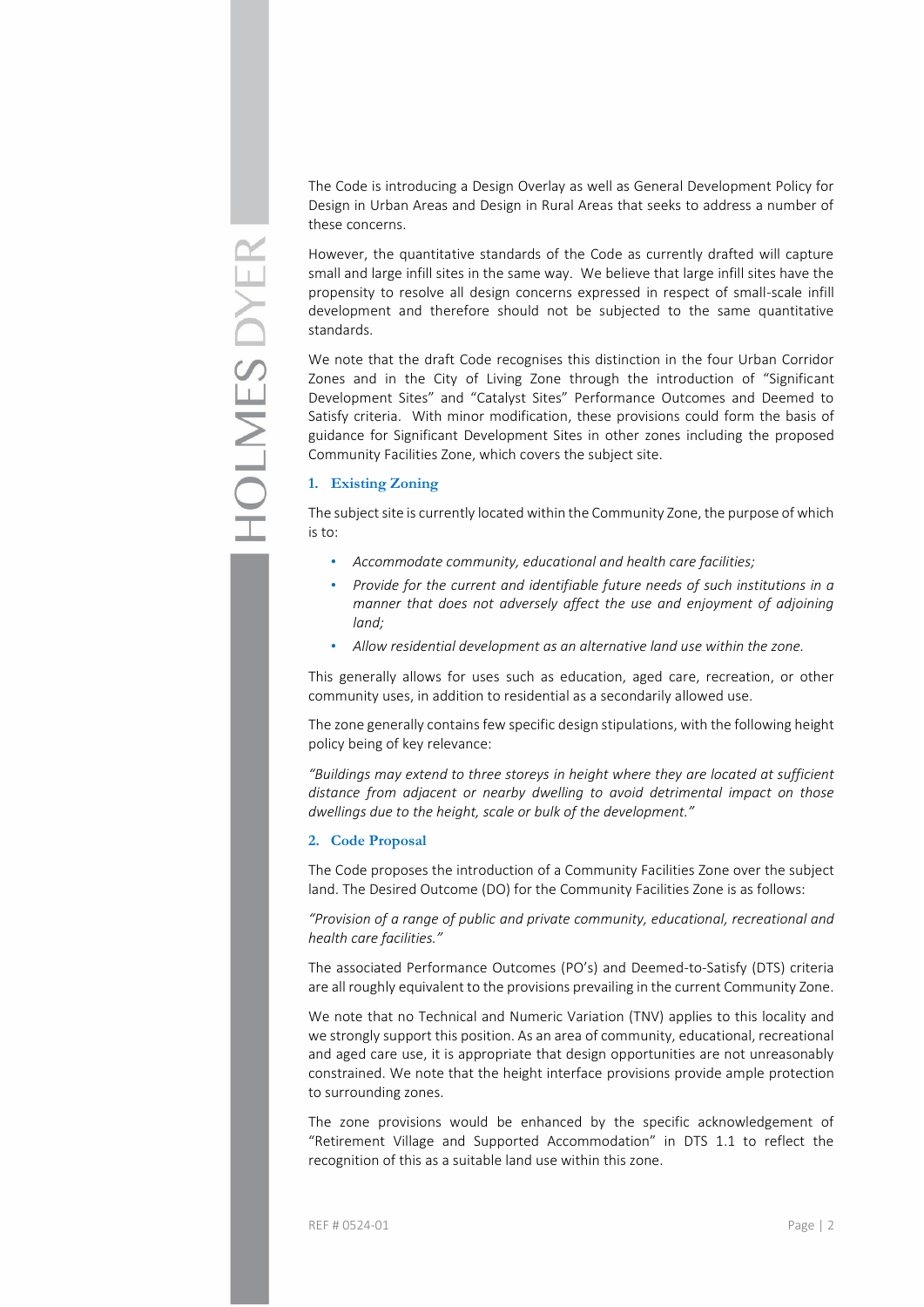# **3. Conclusions**

We believe the proposed zoning is generally appropriate and is supported. We strongly support the absence of TNV's in this circumstance. Our suggested amendments are as follows:

- Inclusion of "Retirement and Supported Accommodation" in the list in DTS 1.1; and
- Introduction of "Significant Development Sites" provisions within the Community Zone.

Yours sincerely,

olmes

Stephen Holmes Director

Encl. 1 Significant Development Sites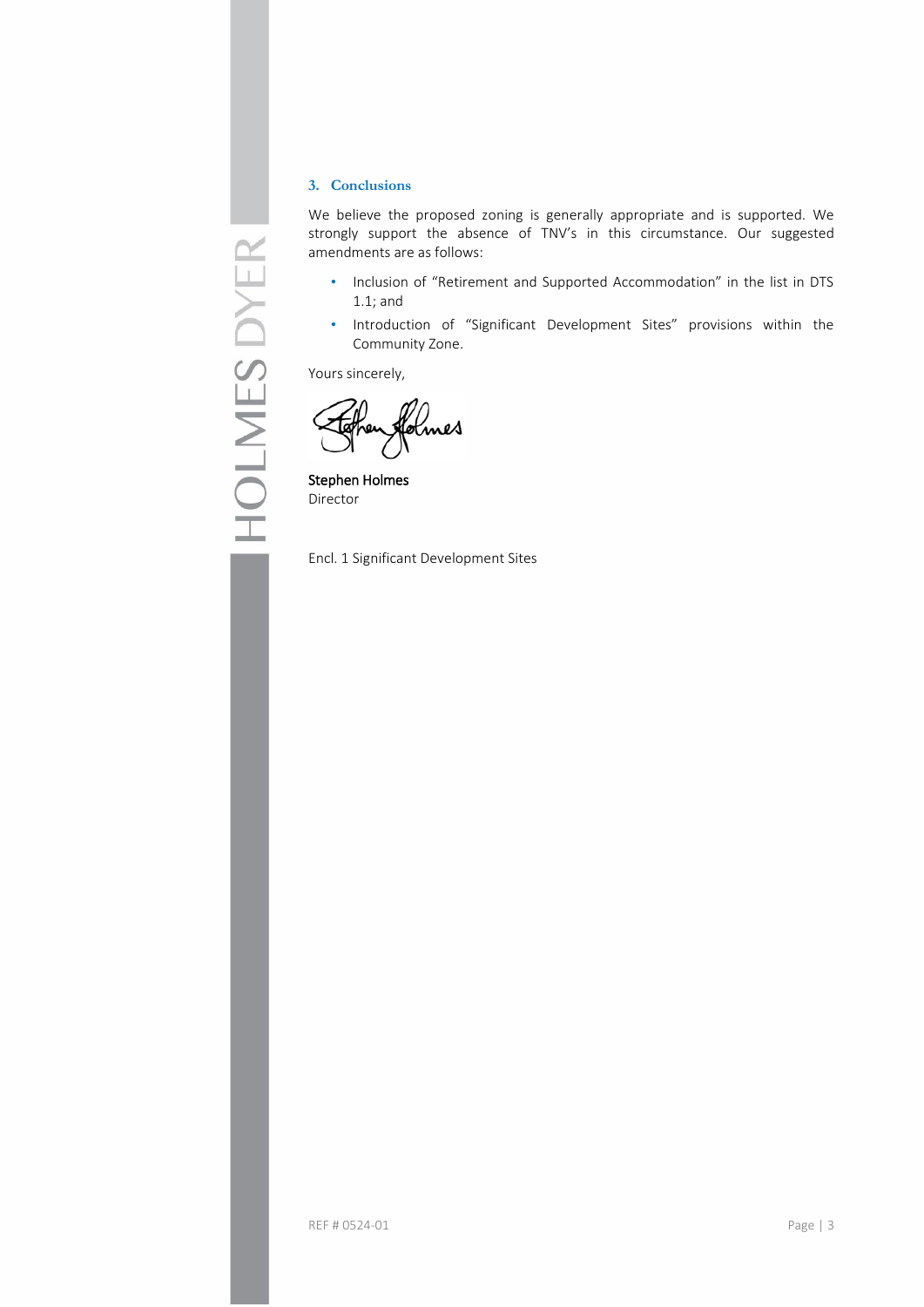# **Significant Development Sites**

# **Proposed Modifications**

We suggest the definition of a "Significant Development Site" be amended to a site of more than  $4000m^2$  within one or more allotment, but without a road frontage dimension. The larger minimum area (4000m<sup>2</sup> rather than 2500m<sup>2</sup>) will restrict its application to only sites requiring a more substantial investment (and therefore likely to involve development entities that have greater financial capacity to address design, environment and building quality).

Further, we see no reason to apply a frontage criterion, since the "Interface Height" provisions dictate scale relationships at the site boundaries which ensure compatibility with surrounding development scale, regardless of the width of the site.

The new "Significant Development Site" criteria could be restricted to Performance Outcomes only or could involve a combination of Performance Outcomes and Deemed To Satisfy criteria.

The following section provides an example of how the "Significant Development Sites" provisions might be drafted.

# Significant Development Sites

# PO 4.1

Consolidation of significant development sites (a site over 4000 $m<sup>2</sup>$  in area, which may include one or more allotment) to achieve increased development yield provided that off-site impacts can be managed and broader community benefit is achieved in terms of design quality, community services, affordable housing provision, or sustainability features.

# DTS/DPF 4.1

Development on significant development sites up to 30% above the maximum building height specified in DTS/DPF ….. where it:

- (a) Incorporates the retention, conservation and reuse of a building which is a listed heritage place or an existing built form and context that positively contributes to the character of the local area;
- (b) Includes more than 15% of dwellings as affordable housing; or
- (c) Includes at least:
	- i. Three of the following:
		- A. high quality open space that is universally accessible and is directly connected to, and well-integrated with, public realm areas of the street;
		- B. high quality, safe and secure, universally accessible pedestrian linkages that connect through the development site;
		- C. active uses are located on the public street frontages of the building, with any above ground car parking located behind;